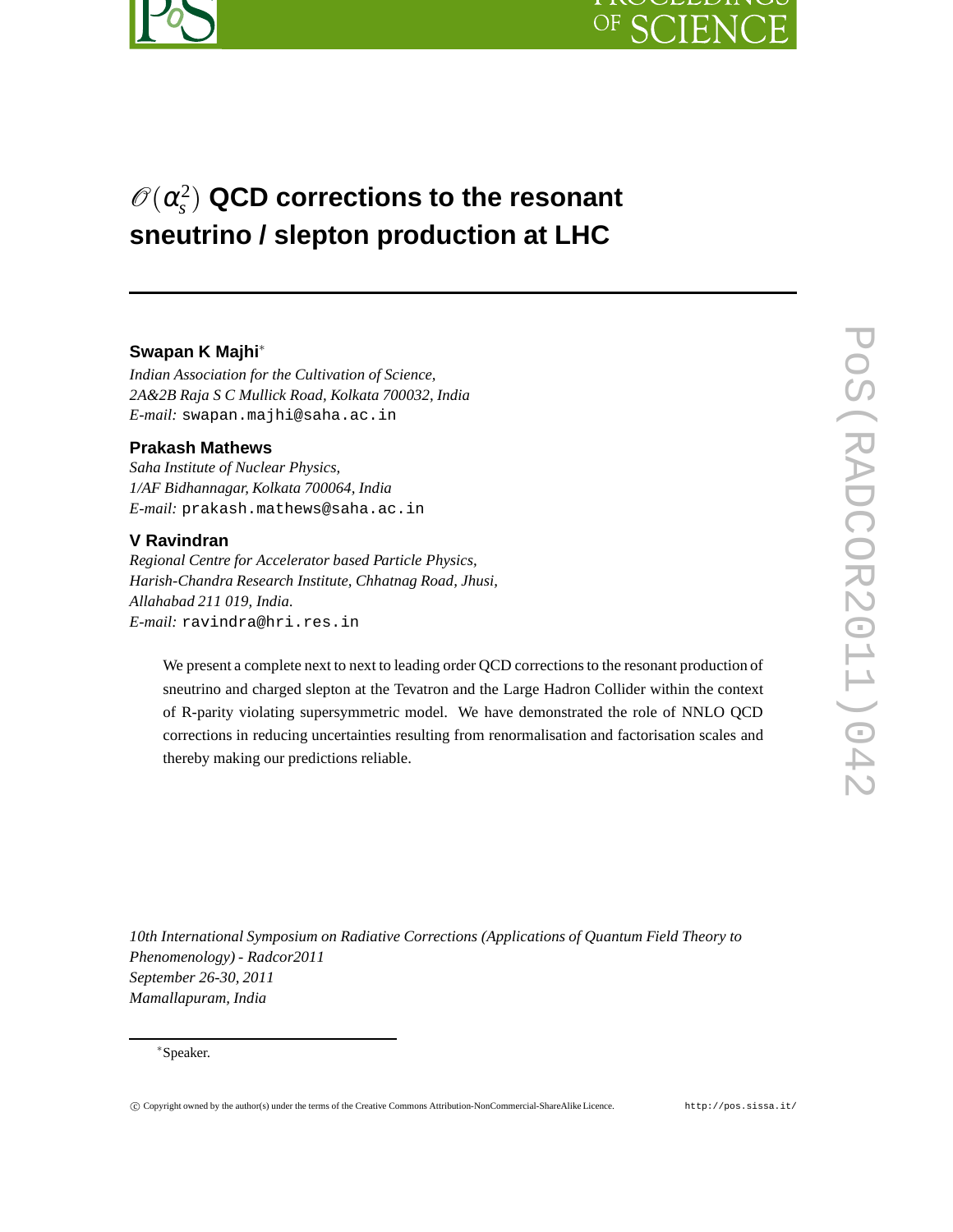## **1. Introduction**

In supersymmetry[1], *R*-parity violation is one of the possible scenario in beyond standard model physics. With many interest, we consider only on the  $\lambda'_{ijk}$  couplings which arises in lepton number violating term in *R*-parity violation superpotential given below

$$
\mathscr{W} = \mu_i L_i H_2 + \lambda_{ijk} L_i L_j E_k^c + \lambda'_{ijk} L_i Q_j D_k^c + \lambda''_{ijk} U_i^c D_j^c D_k^c , \qquad (1.1)
$$

where  $L_i$  and  $Q_i$  are the  $SU(2)$ -doublet lepton and quark superfields,  $E_i^c, U_i^c, D_i^c$  the singlet superfields and  $H_i$  the Higgs superfields. The subscripts  $i, j, k$  are generational indices. Note that  $\lambda_{ijk}$ is antisymmetric under the interchange of the first two indices and  $\lambda''_{ijk}$  is antisymmetric under the interchange of the last two. The first three terms in eqn.(1.1) violate lepton number (*L*) and the last term violates baryon number (*B*) conservation.

Recently ATLAS group have been studied resonant production of heavy neutral scalar like sneutrino and subsequent decay to  $e\mu$  final state. In their analysis, they put the bounds on sneutrino masses (see Ref.[2]) on the basis of leading order (LO) result. In tevatron, both CDF[3] and D0[4] collaboration analyse their data (Run-I as well as Run-II data) using our first results[5] on the next to leading order (NLO) QCD corrections to sneutrino and charged slepton productions at hadron colliders. In their analysis to set bound on these R-parity violating couplings, cross section for SM background processes namely Drell-Yan production of pair of leptons (say *l*<sup>+</sup>*l*<sup>−</sup>,*l*<sup>±</sup>ν) (see first two papers of [16]) was considered at the next to next to leading order (NNLO) level while for the R-parity violating effects only NLO corrected cross section was used. It was found that the NLO QCD effects were quite large  $\sim 10\% - 40\%$  at both Tevatron as well as LHC Therefore, it is desirable to compute the cross sections for the resonant sneutrino and/or charged slepton productions at NNLO in QCD. These results will quantitatively improve the analysis based on high statistics data available in the ongoing and future experiments. From the theoretical point of view, higher order radiative corrections provide a test of the convergence of the perturbation theory and hence the reliable comparison of data with the theory predictions is possible. The fixed order perturbative results most often suffer from large uncertainties due to the presence of renormalisation and factorisation scales. They get reduced as we include more and more terms in the perturbative expansion thanks to renormalisation group invariance. In this article we have systematically included its scale dependence through the renormalisation group equations and we discussed the impact of it in the next sections.

### **2. Brief discussion of NNLO calculations**

In this section, we describe very briefly, the computation of second order  $(\alpha_s^2)$  QCD radiative corrections to resonant production, in hadron colliders, of a sneutrino/charged slepton. We present our results in such a way that they can be used for any scalar-pseudoscalar production which is the main goal of this work. The inclusive hadronic cross section for the reaction

$$
H_1(P_1) + H_2(P_2) \to \phi(p_\phi) + X, \qquad (2.1)
$$

is given by

$$
\sigma_{\text{tot}}^{\phi} = \frac{\pi \lambda'^2 (\mu_R^2)}{12S} \sum_{a,b=q,\bar{q},g} \int_{\tau}^1 \frac{dx_1}{x_1} \int_{\tau/x_1}^1 \frac{dx_2}{x_2} f_a(x_1,\mu_F^2) f_b(x_2,\mu_F^2) \Delta_{ab} \left(\frac{\tau}{x_1 x_2}, m_{\phi}^2, \mu_F^2, \mu_R^2\right)
$$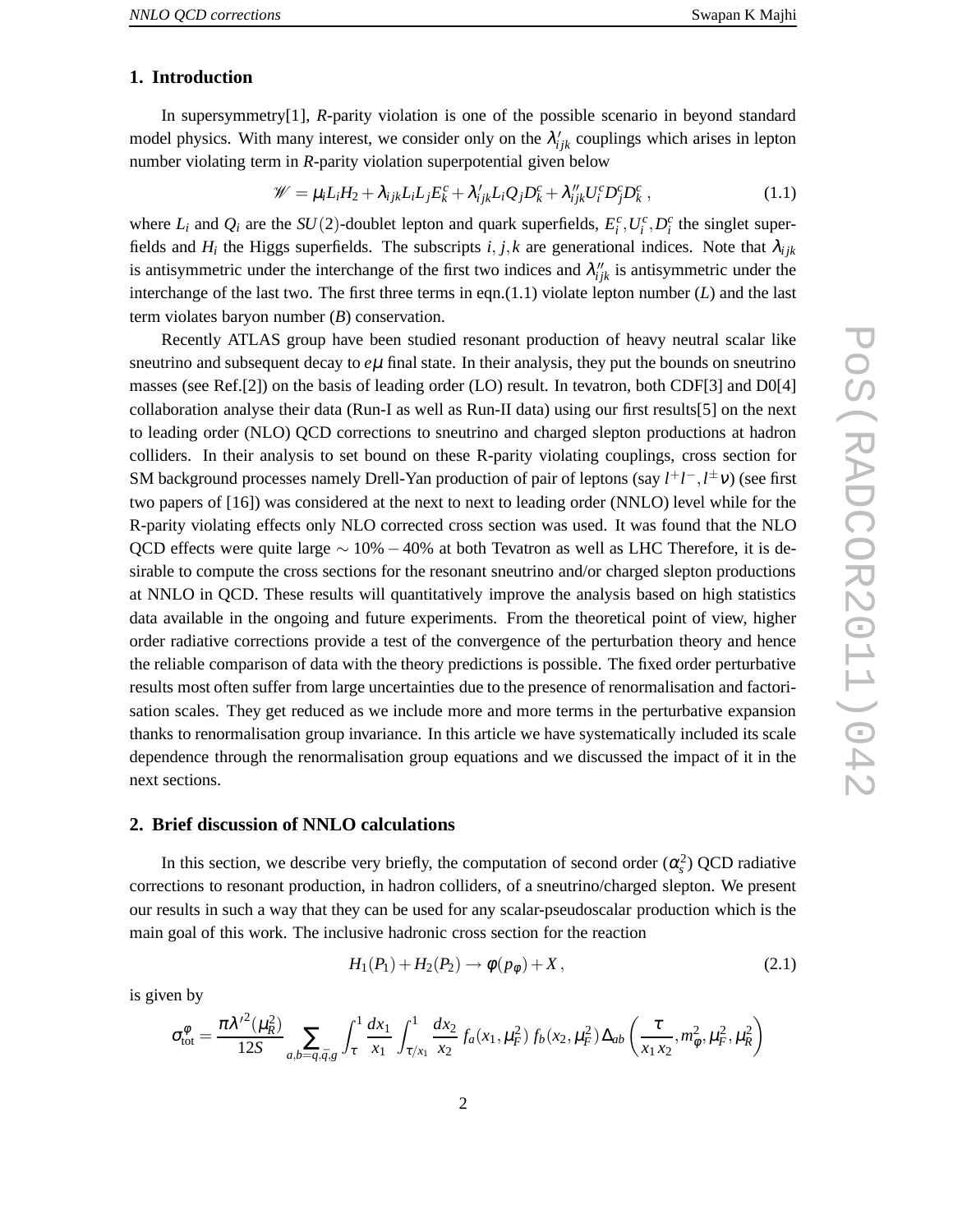where *H*<sup>1</sup> and *H*<sup>2</sup> denote the incoming hadrons and *X* represents an inclusive hadronic state. The parton densities denoted by  $f_c(x_i, \mu_F^2)$  ( $c = q, \bar{q}, g$ ) depend on the scaling variables  $x_i$  ( $i = 1, 2$ ) through  $p_i = x_i P_i$  and the mass factorization scale  $\mu_F$ . Here  $p_i$  ( $i = 1, 2$ ) are the momenta of incoming partons namely quarks, antiquarks and gluons. The coupling constant  $\lambda'$  gets renormalised at the renormalisation scale  $\mu_R$  due to ultraviolet singularities present in the theory. The factorisation scale is introduced on the right hand side of the above equation to separate long distant dynamics from the perturbatively calculable short distant partonic coefficient functions ∆*ab*. ∆*ab* depends on both  $\mu_R$  and  $\mu_F$  in such a way that the entire scale dependence goes away to all orders in perturbation theory when convoluted with appropriate parton densities. This is due to the fact that the observable on the left hand side of the above equation is renormalisation group (RG) invariant with respect to both the scales. This implies

$$
\mu^2 \frac{d\sigma_{\text{tot}}^{\phi}}{d\mu^2} = 0, \qquad \mu = \mu_F, \mu_R, \qquad (2.3)
$$

$$
\mu_R^2 \frac{d}{d\mu_R^2} \left[ \lambda'^2 (\mu_R^2) \Delta_{ab} \left( x, m_\phi^2, \mu_F^2, \mu_R^2 \right) \right] = 0. \tag{2.4}
$$

The partonic coefficient functions that appear in eqn.(2.2) are computable in perturbative QCD in terms of strong coupling constant *g<sup>s</sup>* . The ultraviolet singularities present in the theory are regularised in dimensional regularisation and are removed in  $\overline{MS}$  scheme, introducing the renormalisation scale  $\mu_R$  at every order in perturbative expansion. In addition, the Yukawa coupling  $\lambda'$ also gets renormalised due to strong interaction dynamics. Hence, for our computation, we require only two renormalisation constants to obtain UV finite partonic coefficient functions, ∆*ab*. These constants are denoted by  $Z(\mu_R)$  and  $Z_{\lambda'}(\mu_R)$ , where the former renormalises the strong coupling constant  $g_s$  and the later Yukawa coupling  $\lambda'$  and both the couplings  $a_s (= g_s/(4\pi))$  (and  $\lambda'$ ) evolve with scale to NNLO through renormalisation group equations:

$$
\mu_R^2 \frac{d}{d\mu_R^2} \ln a_s(\mu_R^2) = -\sum_{i=1}^{\infty} a_s^i(\mu_R^2) \beta_{i-1},
$$
  

$$
\mu_R^2 \frac{d}{d\mu_R^2} \ln \lambda'(\mu_R^2) = -\sum_{i=1}^{\infty} a_s^i(\mu_R^2) \gamma_{i-1}.
$$
 (2.5)

where coefficients  $\beta_i$  for  $i = 0, ..., 3$  can be found in [6] for *SU(N)* QCD. The anomalous dimensions  $\gamma_i$  for  $i = 0, \ldots, 3$  can be obtained from the quark mass anomalous dimensions given in [7]. The perturbatively calculable  $\Delta_{ab}$  can be expanded in powers of strong coupling constant  $a_s(\mu_R^2)$  as

$$
\Delta_{ab}\left(x,m_{\phi}^2,\mu_F^2,\mu_R^2\right) = \sum_{i=0}^{\infty} a_s^i(\mu_R^2) \Delta_{ab}^{(i)}\left(x,m_{\phi}^2,\mu_F^2,\mu_R^2\right).
$$

∆*ab* gets contributions from various partonic reactions.

The calculation of various contributions from the partonic reactions involves careful handling of divergences that result from one[8] and two loop[9] integrations in the virtual processes and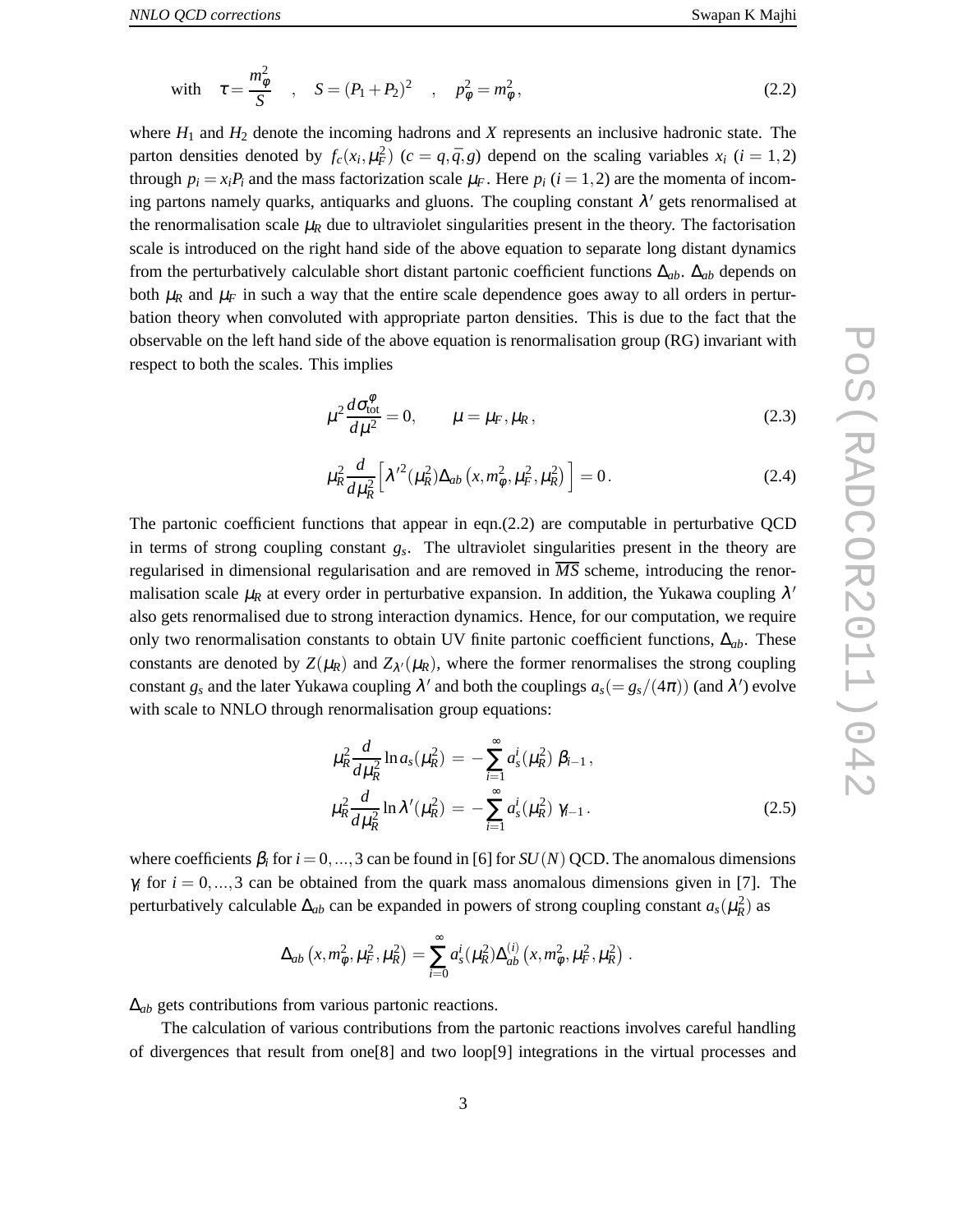two and three body phase space integrations in the real emission processes. The loop integrals often give ultraviolet, soft and collinear divergences. But the phase space integrals give only soft and collinear singularities. Soft divergences arise when the momenta of the gluons become zero while the collinear diverges arise due to the presence of massless partons. We have regulated all the integrals in dimensional regularisation with space time dimension  $n = 4 + \varepsilon$ . The singularities manifest themselves as poles in  $\varepsilon$ .

We have reduced all the one loop tensorial integrals to scalar integrals using the method of Passarino-Veltman [10] in  $4 + \varepsilon$  dimensions and evaluated resultant scalar integrals exactly. The 2-loop form factor,  $\mathcal{F}_{\phi}(m_{\phi}^2, \mu^2)$ , is calculated using the dispersion technique [11]. Two and three body phase space integrals are done by choosing appropriate Lorentz frames[12]. Since we integrate over the total phase space the integrals are Lorentz invariant and therefore frame independent. Several routines are made using the algebraic manipulation program FORM[13] in order to perform tensorial reduction of one loop integrals and two and three body phase space integrals.

The UV singularities go away after performing renormalisation through the constants *Z* and  $Z_{\lambda'}$ . The soft singularities cancel among virtual and real emission processes[14] at every order in perturbation theory. The remaining collinear singularities are renormalised systematically using mass factorisation[15]. For more details on the computation of NNLO QCD corrections to process of the kind considered here can be found in [16, 17]. The full analytical results for NNLO calculation for sneutrino and/or charge slepton can be found out in our original paper[17].

### **3. Results and Discussion**

We considered only the contributions from the first generation of quarks. Since at hadron colliders, the resonant production is through the interaction term  $\lambda'_{ijk}L_iQ_jD_k^c$  in the Lagrangian (see eq.(1.1)), for  $j, k = 2, 3$ , the production rate will be suppressed due to the low flux of the sea quarks. To obtain the production cross section to a particular order, one has to convolute the partonic coefficient functions ∆*ab* with the corresponding parton densities *fa*, both to the same order. Further the coupling constants  $a_s(\mu_R)$  and  $\lambda'(\mu_R)$  should also be evaluated using the corresponding RGEs (eqn.(2.5)) computed to the same order (more details see Ref[7, 18] ). We have used the latest MSTW parton densities [19] in our numerical code and the corresponding values of  $\alpha_s(M_Z)$  for LO, NLO and NNLO provided with the sets. Since we are considering one  $\lambda'_{i11}$  non-zero, the LO and NLO cross sections get contributions only from *dd* , *dg* and *dg* initiated subprocesses and no other quark (antiquark) flavors contribute to this order. At NNLO level, the incoming quarks other than *d* type quarks can also contribute. The total sneutrino production cross section as function of its mass is plotted in fig. 1 for LHC (left panel) and Run II of Tevatron (right panel) energies. We have set the renormalisation scale to be the mass of the sneutrino,  $\mu_R = m_{\tilde{V}}$ . The pair of lines corresponds to the two extreme choices of factorisation scale:  $\mu_F = 10 m_{\tilde{v}}$  (upper) and  $\mu_F = m_{\tilde{v}}/10$  (lower). The plots clearly demonstrate that the NNLO contributions reduce the factorisation scale dependence improving the theoretical predictions for sneutrino production cross section.

The cross section falls off with the sneutrino mass due to the availability of phase space with respect to the mass, the choice of  $\mu_R = m_{\tilde{v}}$  and the parton densities. The latter effect, understandably, is more pronounced at the Tevatron than at the LHC.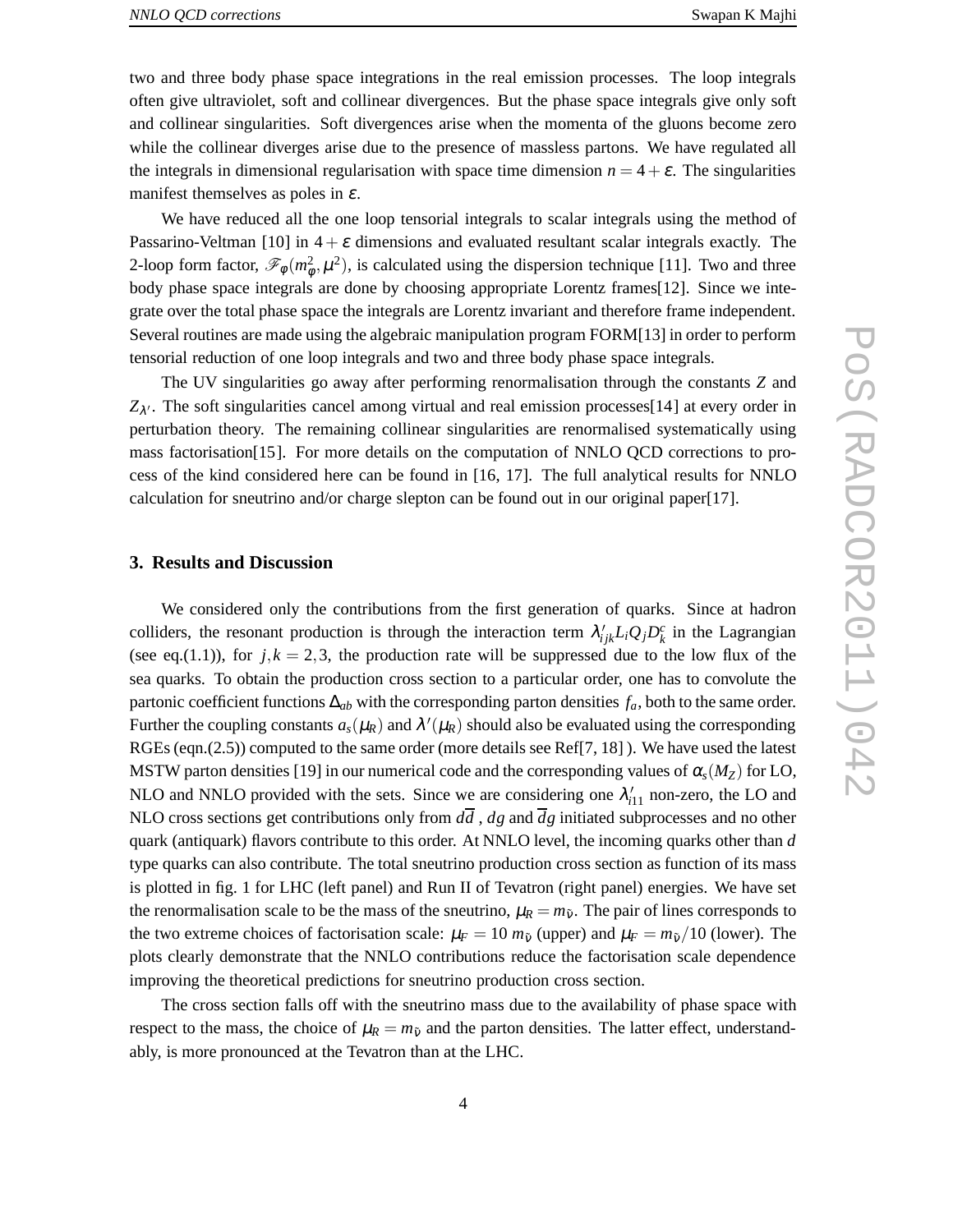PoS(RADCOR2011)042

**POS(RADCOR2011)042** 



**Figure 1:** *Total cross-section for the*  $\tilde{v}$  *production as a function of*  $m_{\tilde{v}}$ *. For smaller values of sneutrino mass the upper (lower) set of lines correspond to the factorisation scale*  $\mu_F = 10m_{\tilde{v}}(0.1m_{\tilde{v}})$ *. For larger values of sneutrino mass the lines cross each other.*

In order to estimate the magnitude of the QCD corrections at NLO and NNLO, we define the K-factors as follows:

$$
K^{(1)} = \sigma_{tot, \text{NLO}}^{\phi} / \sigma_{tot, \text{LO}}^{\phi}, \quad K^{(2)} = \sigma_{tot, \text{NNLO}}^{\phi} / \sigma_{tot, \text{LO}}^{\phi}.
$$

In fig.2, we have plotted both  $K^{(i)}$   $(i = 1, 2)$  as a function of sneutrino mass. We have chosen  $\mu_F = \mu_R = m_{\tilde{v}}$  for this study. At the LHC, The  $K^{(1)}$  varies between 1.23 to 1.46 and  $K^{(2)}$  between 1.27 to 1.52 in the mass range 100  $GeV \le m_v \le 1$  *TeV*. At the Tevatron, we find that  $K^{(1)}$  varies between 1.55 to 1.53 and  $K^{(2)}$  between 1.65 to 1.85 for the same mass range. Note that numbers for  $K^{(1)}$  differ from those given in our earlier work [5] due to the running of  $\lambda'$  in the present analysis. The present analysis using running  $\lambda'$  is the correct way to reduce renormalisation scale dependence in the cross section. We also observe that *K* factor is much bigger at the Tevatron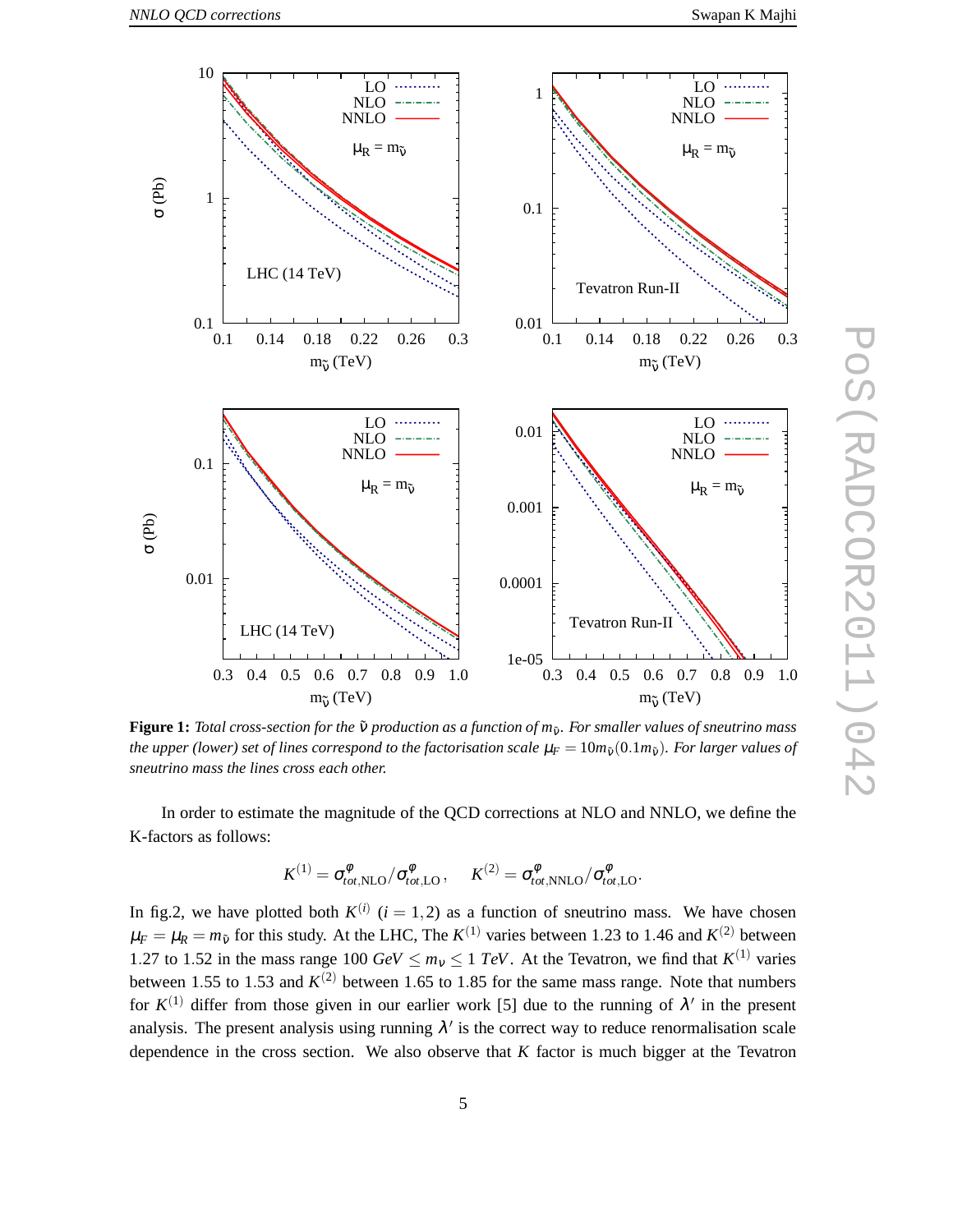

**Figure 2:** *NLO K-factor*  $K^{(1)}$  *and NNLO K-factor*  $K^{(2)}$  *are plotted for sneutrino production at the LHC* (*left panel) and the Tevatron Run-II (right panel) as a function of its mass.*

compared to that of at the LHC. The reason behind this is attributed to the different behavior of parton densities at the Tevatron and the LHC. Note that parton densities rise steeply as  $x \to 0$  and fall off very fast as  $x \to 1$ , which means the dominant contribution to the production results from the phase space region where  $x \sim \tau (= m_{\tilde{v}}^2/S)$  becomes small.  $\tau$  at Tevatron (0.05  $\le \tau \le$  0.5) is larger compared to that at LHC (  $0.007 \le \tau \le 0.07$ ) (see also fig.2). Because of this, at Tevatron the valence quark initiated processes dominate while gluon and sea quark initiated processes dominate at the LHC. As the mass of the sneutrino increases, that is *x* approaches to unity, the *K*-factor at Tevatron naturally falls off. At LHC, in the higher mass region ( $\sim 1$  TeV), valence quark densities start to dominate and hence it stays almost flat compared to Tevatron. We now turn to study the impact of the factorisation scale  $(\mu_F)$  and the renormalisation scale  $(\mu_R)$  on the production cross section. The factorisation scale dependence for both LHC (left panel) and Tevatron (right panel) are shown in upper panels of fig. 3, for  $m_{\tilde{v}} = 300$  *GeV* (LHC),  $m_{\tilde{v}} = 120$  *GeV* (Tevatron). We have chosen  $\mu_R = m_{\tilde{v}}$  for both the LHC and the Tevatron. The factorisation scale is varied between  $\mu_F = 0.1$   $m_{\tilde{v}}$  and  $\mu_F = 10$   $m_{\tilde{v}}$ . We find that the factorisation scale dependence decreases in going from LO to NLO to NNLO as expected.

The dependence of the renormalisation scale dependence on the total cross sections for the resonant production of sneutrino at the LHC and the Tevatron is shown in the lower panels of fig. 3. Note that the LO is already  $\mu_R$  dependent due to the coupling  $\lambda'(\mu_R)$ . We have performed this analysis for sneutrino mass  $m_{\tilde{v}} = 300 \text{ GeV}$  (LHC),  $m_{\tilde{v}} = 120 \text{ GeV}$  (Tevatron). We have set the factorisation scale  $\mu_F = m_{\tilde{v}}$  and the renormalisation scale is varied in the range  $0.1 \leq \mu_R/m_{\tilde{v}} \leq$ 10. We find significant reduction in the  $\mu_R$  scale dependence when higher order QCD corrections are included. It is clear from both the panels of fig. 3 that our present NNLO result makes the predictions almost independent of both factorisation and renormalisation scales.

We could not discuss or show the results of charged slepton due to page limitation. We request reader to follow the Ref.[17].

**Acknowledgement:** Speaker acknowledges the full support of Saha Institute of Nuclear Physics, India where this work has been done. Speaker also thanked RADCOR's organiser for inviting him to give a seminar in RADCOR 2011.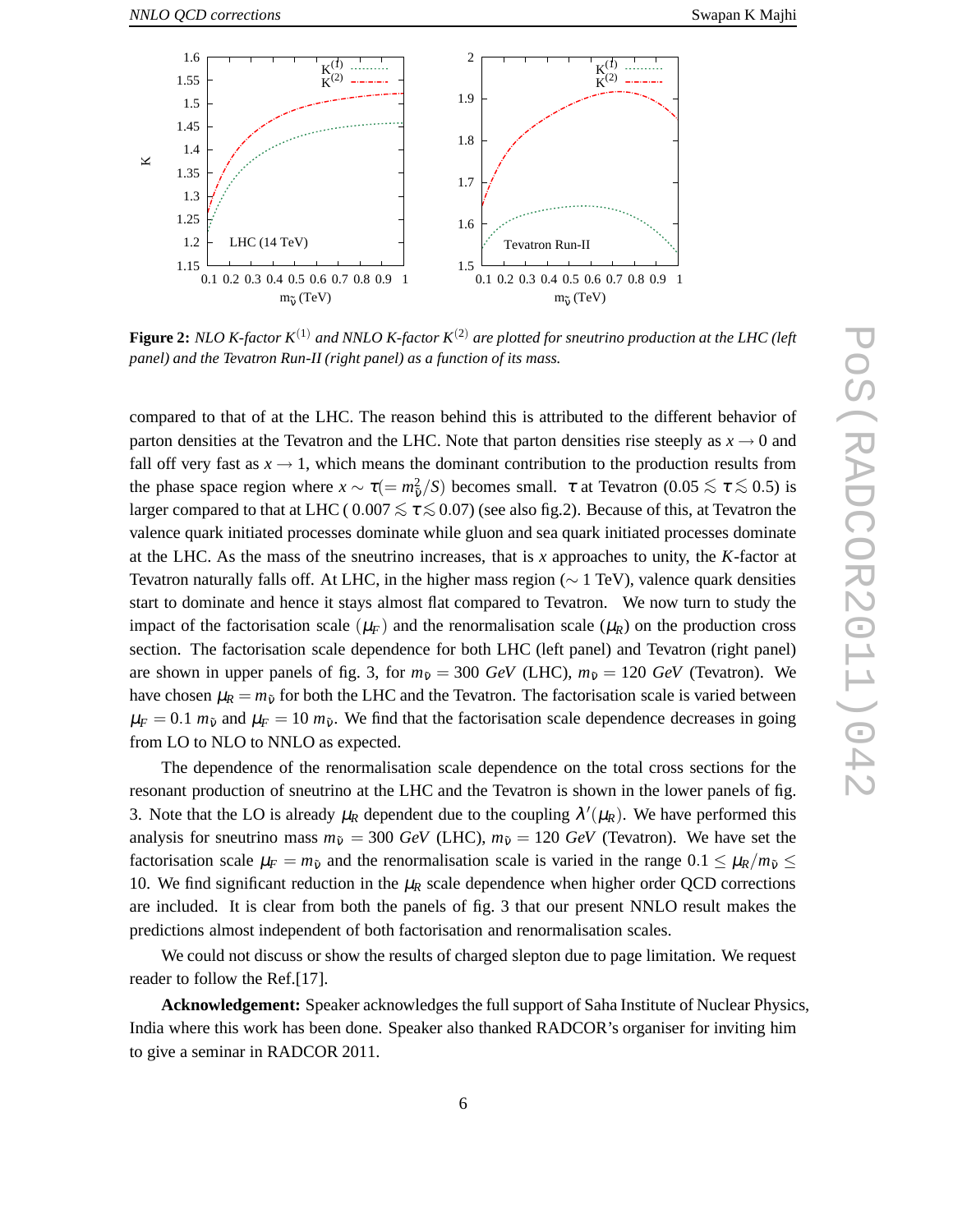

**Figure 3:** *In the upper panel, sneutrino production cross sections are plotted against the factorisation scale*  $\mu_F$  *with a fixed renormalisation scale*  $\mu_R = m_{\tilde{v}}$  *for both LHC and Tevatron energies. In the lower panel, they are plotted against the renormalisation scale*  $\mu_R$  *with a fixed factorisation scale*  $\mu_F = m_{\tilde{V}}$  *for both LHC and Tevatron energies. The mass of the sneutrino is taken to be* 300 *GeV (*120 *GeV) at LHC (Tevatron).*

### **References**

- [1] H.P. Nilles, Phys.Rept. **110** (1989) 1; H.E. Haber and G.L. Kane, Phys.Rept. **117** (1985) 75; S. Dawson, Nucl.Phys. **B261** (1985) 297.
- [2] ATLAS Colaboration () Eur.Phys.J.**C71** (2011) 1809
- [3] CDF Collaboration (Darin E. Acosta et al.) Phys.Rev.Lett. **91** (2003) 171602; Phys.Rev.Lett. **95** (2005) 131801; CDF Collaboration (A. Abulencia et al.) Phys.Rev.Lett. **95** (2005) 252001; Phys.Rev.Lett. **96** (2006) 211802; CDF Collaboration (T. Aaltonen et al.) Phys.Rev.Lett. **102** (2009) 091805.
- [4] D0 Collaboration (V.M. Abazov et al.) Phys.Rev.Lett. **97** (2006) 111801.
- [5] Debajyoti Choudhury, Swapan Majhi and V. Ravindran Nucl.Phys. **B660** (2003) 343; JHEP **0601** (2006) 027.
- [6] S.A. Larin, J.A.M. Vermaseren, Phys.Lett. **B303** (1993) 334; T. van Ritbergen, J.A.M. Vermaseren, S.A. Larin, Phys.Lett. **B400** (1997) 379; M. Czakon, Nucl.Phys. **B710** (2005) 485.